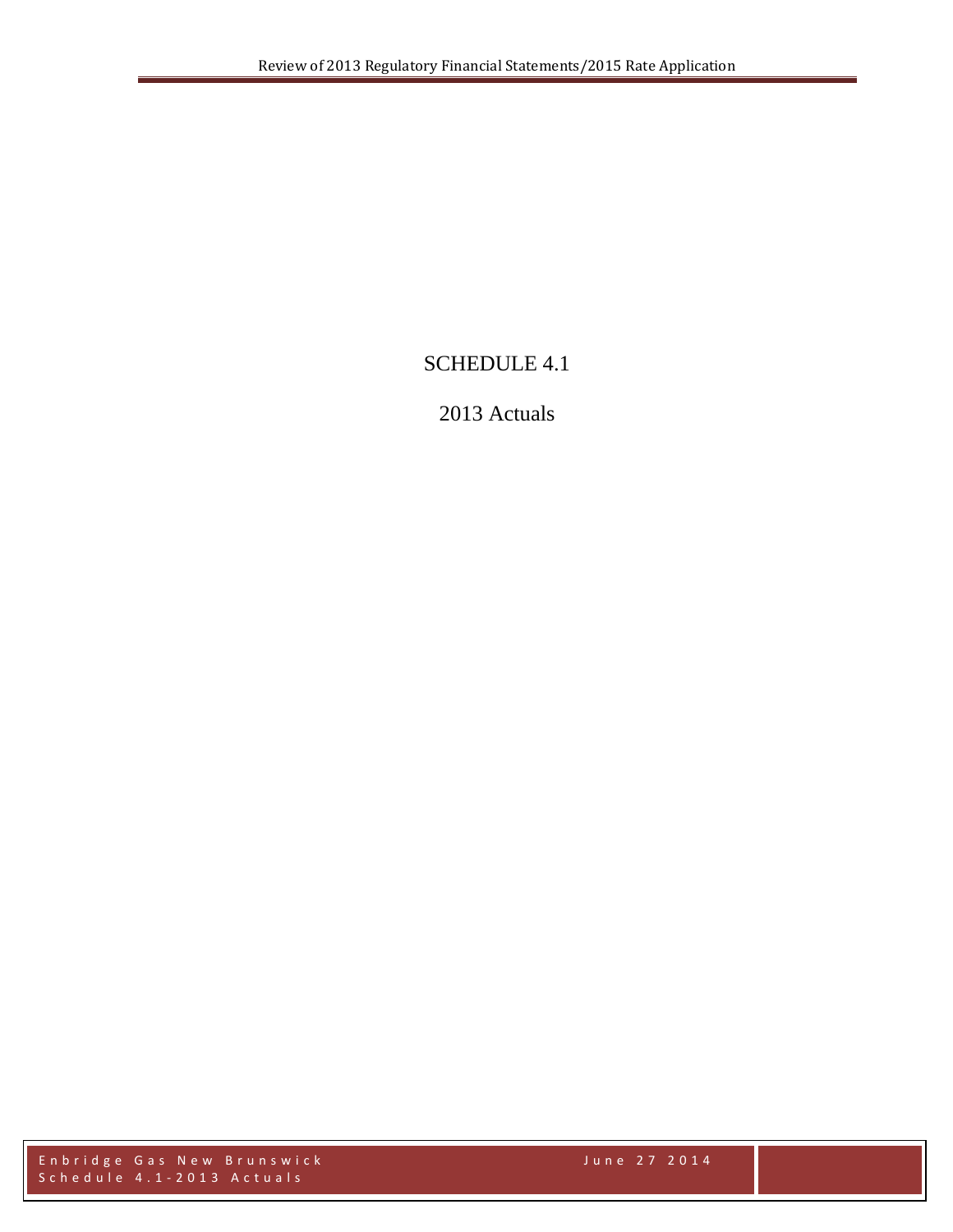Balance Sheet for Regulatory Purposes As at December 31, 2013

#### **Notice to Reader: Subject to approval by the New Brunswick Energy and Utilities Board**

(in thousands of dollars)

| <b>Assets</b>                                                                                                                                  |      | 2013                    | 2012                     |
|------------------------------------------------------------------------------------------------------------------------------------------------|------|-------------------------|--------------------------|
| <b>Regulated Assets</b>                                                                                                                        |      |                         |                          |
| <b>Property, Plant and Equipment (Note 2)</b><br>Gas Distributor Plant in Service - Net (includes AFUDC capitalized during 2013 of \$44.83) \$ |      | 173,933                 | \$<br>173,450            |
| <b>Contruction Work In Progress - Gas Distributor Plant</b>                                                                                    |      | 824                     | 88                       |
| <b>Total Property, Plant &amp; Equipment</b>                                                                                                   |      | 174,757                 | 173,538                  |
| <b>Deferred Charges</b>                                                                                                                        |      |                         |                          |
| Deferred Development Costs - Net (Note 3)<br>Development O&M Capitalized Costs - Net (Note 4)<br><b>Total Deferred Charges</b>                 |      | 425<br>97,201<br>97,626 | 531<br>99,993<br>100,524 |
|                                                                                                                                                |      | 2,971                   | 2,992                    |
| <b>Short Term Investments</b><br><b>Total Regulated Rate Base Assets</b>                                                                       |      | 275,354                 | 277,054                  |
| Other Regulated Assets (Note 5)                                                                                                                |      | 31,767                  | 18,093                   |
| <b>Total Regulated Assets</b>                                                                                                                  |      | 307,121                 | 295,147                  |
| Regulatory Deferral (Note 1)                                                                                                                   |      | 179,317                 | 177,009                  |
| <b>Total Assets</b>                                                                                                                            | - \$ | 486,438                 | \$<br>472,156            |
| <b>Liabilities and Partner's Equity</b>                                                                                                        |      |                         |                          |
| <b>Partner's Equity (Ratebase)</b>                                                                                                             | \$   | 141,857                 | \$<br>138,091            |
| Long-term Advances from Associates and Affiliates (Note 6)                                                                                     |      | 124,500                 | 142,000                  |
| Other Regulated Liabilities (Note 7)                                                                                                           |      | 40,764                  | 15,056                   |
|                                                                                                                                                |      | 307,121                 | 295,147                  |
| <b>Partner's Equity (Regulatory Deferral)</b>                                                                                                  |      | 179,317                 | 177,009                  |
| <b>Total Liabilities and Equity</b>                                                                                                            | \$   | 486,438                 | \$<br>472,156            |

**Financial Statement Effects of Rate Regulation and Legislative Changes –** Note 1 **Rate Base for Regulatory Purposes –** Note 12 **Capital Structure for Regulatory Purposes** – Note 13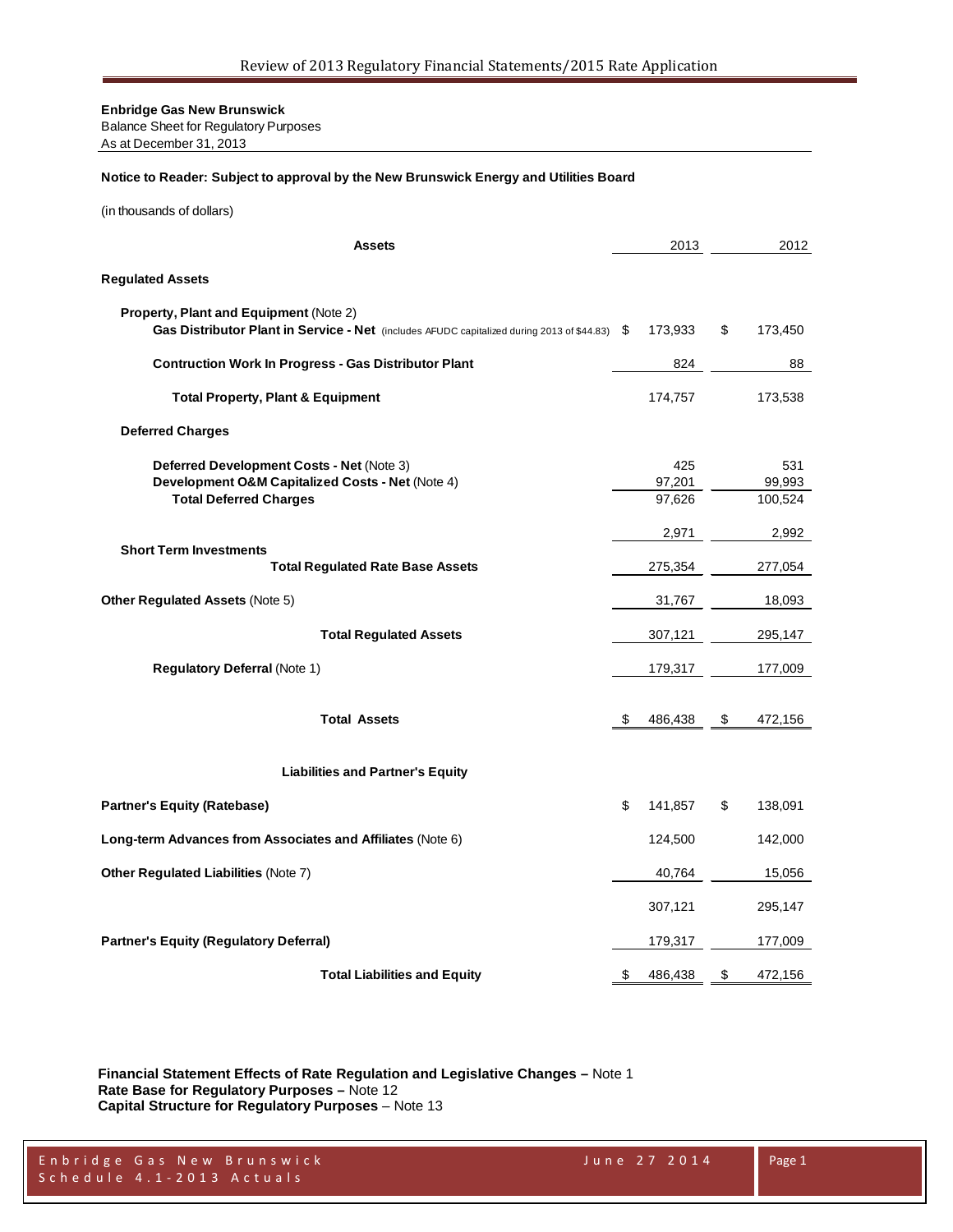Statement of Income for Regulatory Purposes As of December 31, 2013

#### **Notice to Reader: Subject to approval by the New Brunswick Energy and Utilities Board**

(in thousands of dollars)

|                                                                                 |    | 2013          |              | 2012            |
|---------------------------------------------------------------------------------|----|---------------|--------------|-----------------|
| Revenue                                                                         |    |               |              |                 |
| <b>Operating Revenue (Note 8)</b><br>Gas distribution                           | \$ |               |              |                 |
| Miscellaneous                                                                   |    | 44,208<br>429 |              | \$49,811<br>426 |
|                                                                                 |    |               |              |                 |
| <b>Allowance for Funds Used During Construction</b>                             |    | 45            |              | 307             |
|                                                                                 |    |               |              |                 |
|                                                                                 |    | 44,682        |              | 50,543          |
| <b>Service and Inspections</b><br>Revenue                                       |    | 725           |              | 1,208           |
| Cost of goods sold                                                              |    | (489)         |              | (1,229)         |
|                                                                                 |    | 236           |              | (21)            |
|                                                                                 |    |               |              |                 |
| <b>Total Revenue</b>                                                            |    | 44,918        |              | 50,522          |
|                                                                                 |    |               |              |                 |
| <b>Expenses</b><br><b>Operating Expenses</b>                                    |    |               |              |                 |
| Operating and maintenance expenses (Note 9)                                     |    | 11,770        | \$<br>1.80   | 14,698          |
| Transportation (net)                                                            |    | 1,719         | 0.26         | 2,056           |
|                                                                                 |    | 13,489        |              | 16,754          |
|                                                                                 |    |               |              |                 |
| Other Expenses<br>Bad debt expense                                              |    | 15<br>327     | 0.00<br>0.05 | 384             |
|                                                                                 |    |               |              |                 |
| Amortization of Property, Plant and Equipment                                   |    | 7,271         | 1.11         | 6,715           |
|                                                                                 |    |               |              |                 |
| <b>Municipal and Other Taxes</b>                                                |    | 1,190         | 0.18         | 1,184           |
| Interest on Amounts Due to Associates & Affiliates and Other Interest (Note 10) |    | 9,230         | 1.41         | 9,249           |
|                                                                                 |    |               |              |                 |
| <b>Amortization of Deferred Development Costs</b>                               |    | 2,898         | 0.44         | 2,945           |
|                                                                                 |    |               |              |                 |
| <b>Total Expenses</b>                                                           |    | 34,420        | \$<br>5.25   | 37,229          |
|                                                                                 |    |               |              |                 |
| Income before Extraordinary Items, Regulatory Deferral and Return on Rate Base  |    | 10,498        |              | 13,292          |
| <b>Regulatory Deferral</b>                                                      |    | 2,308         |              | (1,738)         |
|                                                                                 |    |               |              |                 |
| Regulated Return on Equity (Note 11)                                            | S. | 12,806        |              | \$11,554        |
|                                                                                 |    |               |              |                 |
| <b>Total GJs</b>                                                                |    | 6,552,585     |              |                 |

**Financial Statement Effects of Rate Regulation and Legislative Changes –** Note 1 **Details of Affiliate Transactions** – Note 14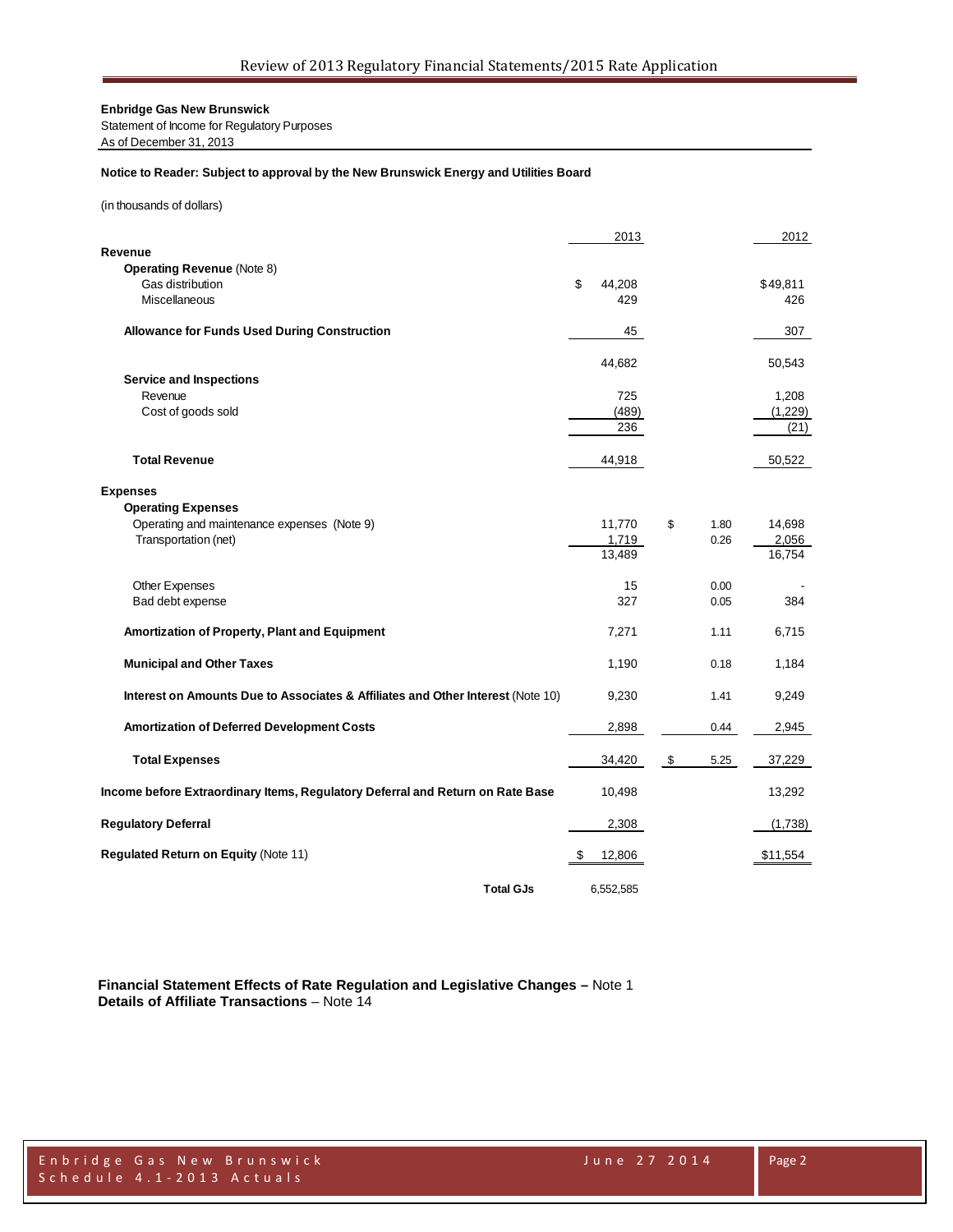Notes to 2013 Regulatory Financial Results For the year ended December 31, 2013

#### Note 1 **Financial Statement Effects of Rate Regulation and Legislative Changes**

The Public Utility's primary business activities are subject to regulation by the New Brunswick Energy and Utilities Board (EUB). The Public Utility follows accounting practices prescribed by its regulator or stipulated in approved ratemaking decisions that are subject to examination and approval by the EUB and are similar to those being used by other enterprises in the gas distribution industry in Canada. Accordingly, the timing and recognition of certain revenues and expenses may differ from that otherwise expected under generally accepted accounting principles (GAAP) applicable to non-regulated operations. The ultimate recoverability of costs incurred is dependent upon the approval of the EUB.

Rate regulation creates differences between the manner in which the Public Utility accounts for transactions or events and how they would be accounted for if the Public Utility was not subject to rate regulation. The differences in accounting treatment include:

The EUB permits an "allowance for funds used during construction" (AFUDC) to be included in the rate base. In addition, AFUDC is included in the cost of property, plant and equipment and is depreciated over future periods as part of the total cost of the related asset, based on the expectation that depreciation expense, including the AFUDC component, will be approved for inclusion in future rates. AFUDC for rate-regulated entities includes both an interest component and a cost of equity component. In the absence of rate regulation, GAAP would permit the capitalization of only the interest component. Therefore, the initial set up of the equity component as a capitalized asset and the corresponding revenue recognized during the construction phase would not be recognized nor would the subsequent depreciation of the asset.

As prescribed by the EUB, the Public Utility does not recognize gains and losses on the sale of Enbridge Utility Gas (EUG) in the statement of income and uses a purchase gas variance account to defer the gain or loss on sale. Non-regulated enterprises would normally account for the gain or loss in the statement of income or comprehensive income.

Enbridge Inc., on behalf of the Public Utility, maintains a pension plan which provides defined benefit pension benefits to employees. As prescribed by the EUB, contributions made to the plan are expensed as paid, consistent with the recovery of such costs in rates. Under GAAP, pension costs and obligations for defined benefit pension plans are determined using the projected benefit method and are charged to income as services are rendered.

The Public Utility had been subject to non-traditional regulation which recognized its immature nature. Unlike many similar utilities, the Public Utility's rates were not set on a cost based methodology. Prior to October 1, 2012, the Public Utility's rates were set exclusively based upon a market based methodology, and were based on a targeted savings over alternate fuel for end use customers. This rate setting methodology had been approved by the EUB for use during the development period after which rates are expected to be cost based.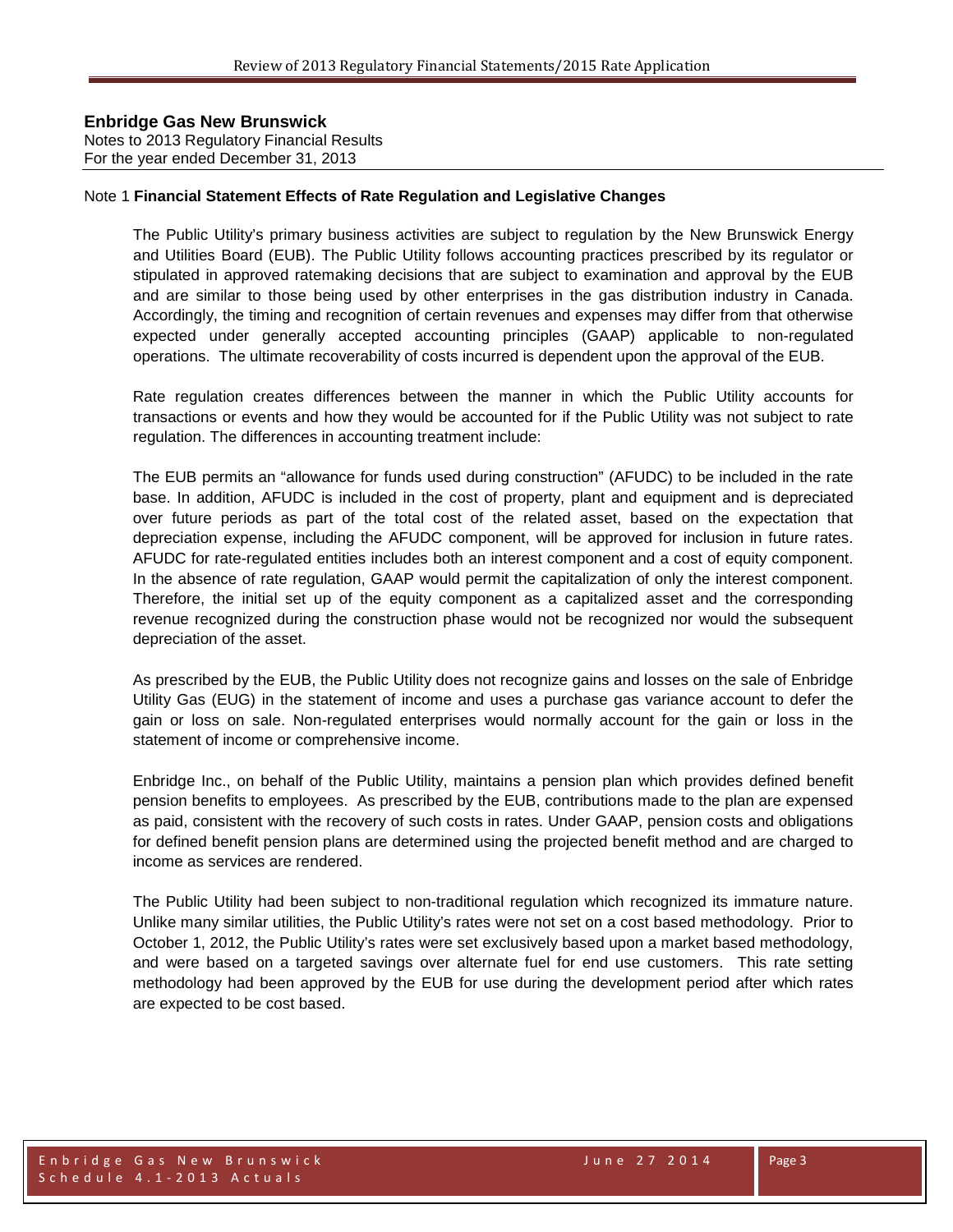Notes to 2013 Regulatory Financial Results For the year ended December 31, 2013

#### Note 1 **Financial Statement Effects of Rate Regulation and Legislative Changes (continued)**

In December 2011, the Province of New Brunswick introduced legislation that outlined new rate classes, and a new rate setting methodology for the Public Utility. The legislation subsequently received proclamation on January 18, 2012, with the supporting Rates and Tariffs Regulation being filed April 16, 2012. As a result of the legislation, effective March 1, 2012, the Public Utility was directed to combine the Small General Service Residential Oil (SGSRO) and Small General Service Residential Electric (SGSRE) rate classes into a single Small General Service Residential (SGSR) class and apply the SGSRE distribution rate to all customers. In addition, effective October 1, 2012, the Public Utility was directed to establish new rate classes for all customers, with rates to be based on the lesser of the market based rate, or the cost of service rate with an allowed multiplier to allow for a level of crosssubsidization with a revenue to cost ratio not exceeding 1.2:1 for any class of customer. The regulation also stipulated the target saving level and alternative fuel sources to be used in determining the market based rates.

In May 2013, in response to an appeal launched by EGNB, the New Brunswick Court of Appeal ruled that Section 4(1) of the legislation restricting the revenue to cost ratio to 1.2:1 was ultra vires. In response EGNB filed a rate variance application with the Board and received new rates effective August 1, 2013 which will allow EGNB to establish rates for cost of services customers without rate caps imposed.

The legislation noted above also provided direction with regards to the regulatory deferral account, which the EUB had historically approved to capture the difference between the Public Utility's regulated revenues and its revenue requirement, which non-regulated enterprises would not recognize. Based on the legislative changes, the Public Utility is no longer permitted to depreciate, amortize, earn a return on, or otherwise consider the regulatory deferral account when calculating its revenue requirement. In response to this legislation the Public Utility has not considered the deferral account for the purpose of establishing the revenue requirement, however it will remain as an asset on Enbridge Gas New Brunswick's balance sheet as it remains an asset of the Public Utility for regulatory purposes. Similarly, the capital structure associated with the regulatory deferral account will also remain on the balance sheet, however, the debt and equity associated with the regulatory deferral account are not considered when calculating the allowed rate of return for the Public Utility.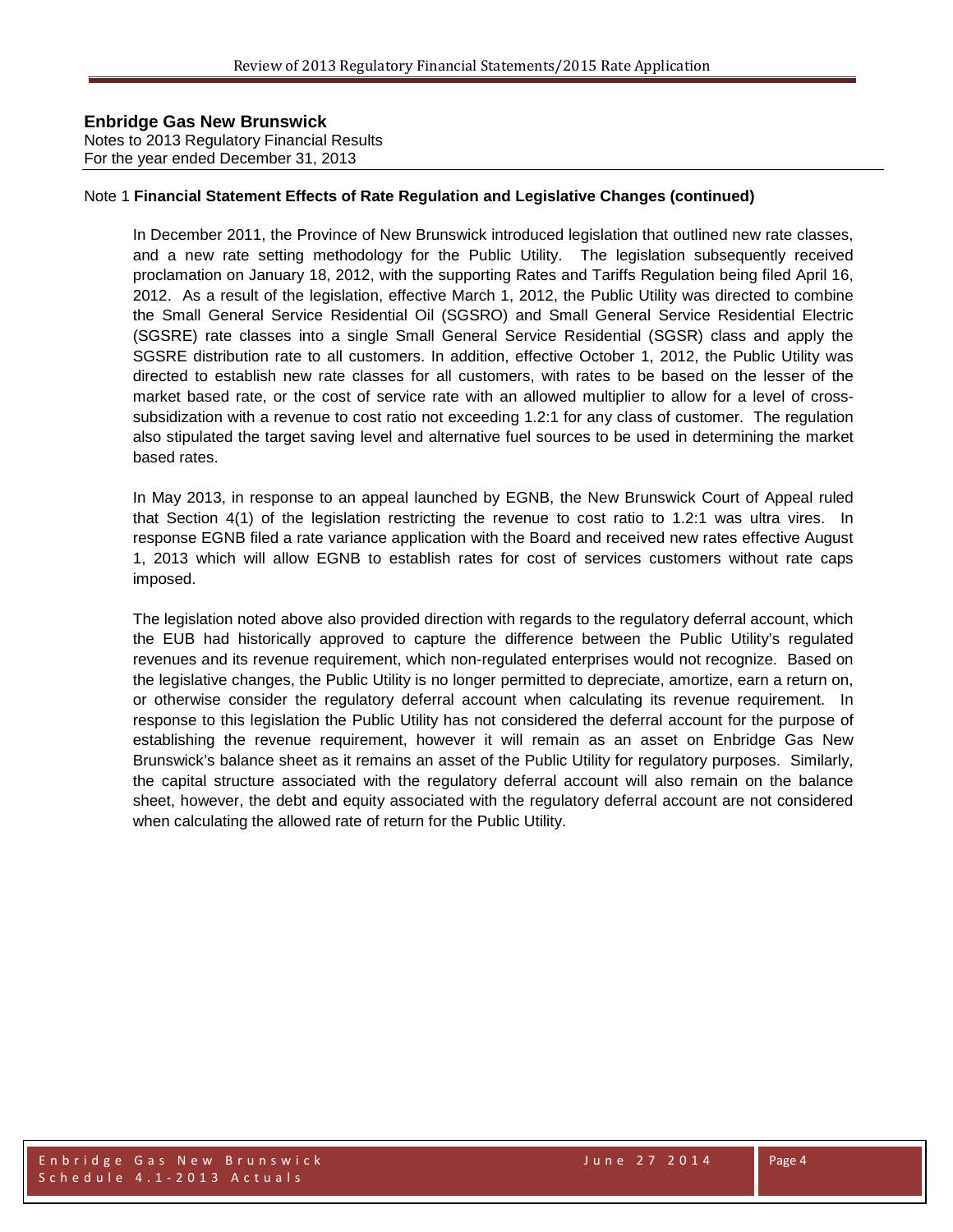Notes to 2013 Regulatory Financial Results For the year ended December 31, 2013

### (in thousands of dollars)

#### Note 2 **Property, Plant & Equipment**

|                                   |               |                    | 2013                     |    | 2012            |                           |  |
|-----------------------------------|---------------|--------------------|--------------------------|----|-----------------|---------------------------|--|
|                                   |               | <b>Accumulated</b> | <b>Net Book</b><br>Value |    | <b>Net Book</b> | <b>Rates of</b>           |  |
|                                   | Cost          | Amortization       |                          |    |                 | <b>Value Amortization</b> |  |
| Property, plant & equipment       |               |                    |                          |    |                 |                           |  |
| General plant                     |               |                    |                          |    |                 |                           |  |
| Computer hardware & software      | \$<br>3,248   | \$<br>(2, 523)     | \$<br>725                | \$ | 1,017           | 28.80%                    |  |
| Tools and work equipment          | 1,787         | (308)              | 1,479                    |    | 572             | 5.30%                     |  |
| Office furniture and equipment    | 489           | (185)              | 304                      |    | 324             | 4.40%                     |  |
| Transportation                    | 1,451         | (657)              | 794                      |    | 878             | 18.45% /11.8%             |  |
| Communications                    | 81            | (81)               |                          |    | 16              | 28.80%                    |  |
| <b>Incentives</b>                 | 232           | (10)               | 222                      |    |                 | 20.00%                    |  |
| Leasehold improvements            | 899           | (663)              | 236                      |    | 317             | 1                         |  |
| Subtotal                          | 8,187         | (4, 427)           | 3,760                    |    | 3,124           |                           |  |
| Distribution plant                |               |                    |                          |    |                 |                           |  |
| Land                              | 375           |                    | 375                      |    | 375             |                           |  |
| Rights of way and easements       | 156           |                    | 156                      |    | 156             |                           |  |
| Distribution mains                | 119,676       | (21, 796)          | 97,880                   |    | 99,170          | 2.43%                     |  |
| <b>Street services</b>            | 56,660        | (12, 553)          | 44,107                   |    | 43,327          | 3.83%                     |  |
| Meters and regulators             | 21,215        | (3,389)            | 17,826                   |    | 16,988          | 3.83%                     |  |
| <b>Stations</b>                   | 14,345        | (4, 516)           | 9,829                    |    | 10,310          | 4.40%                     |  |
| Subtotal                          | 212,427       | (42, 254)          | 170,173                  |    | 170,326         |                           |  |
| Total plant in service            | 220,614       | (46, 681)          | 173,933                  |    | 173,450         |                           |  |
| Construction work in progress     | 824           |                    | 824                      | \$ | 88              |                           |  |
| Total property, plant & equipment | \$<br>221,438 | \$<br>(46, 681)    | \$<br>174,757            | \$ | 173,538         |                           |  |

**1 - Amortized over the term of the related leases.**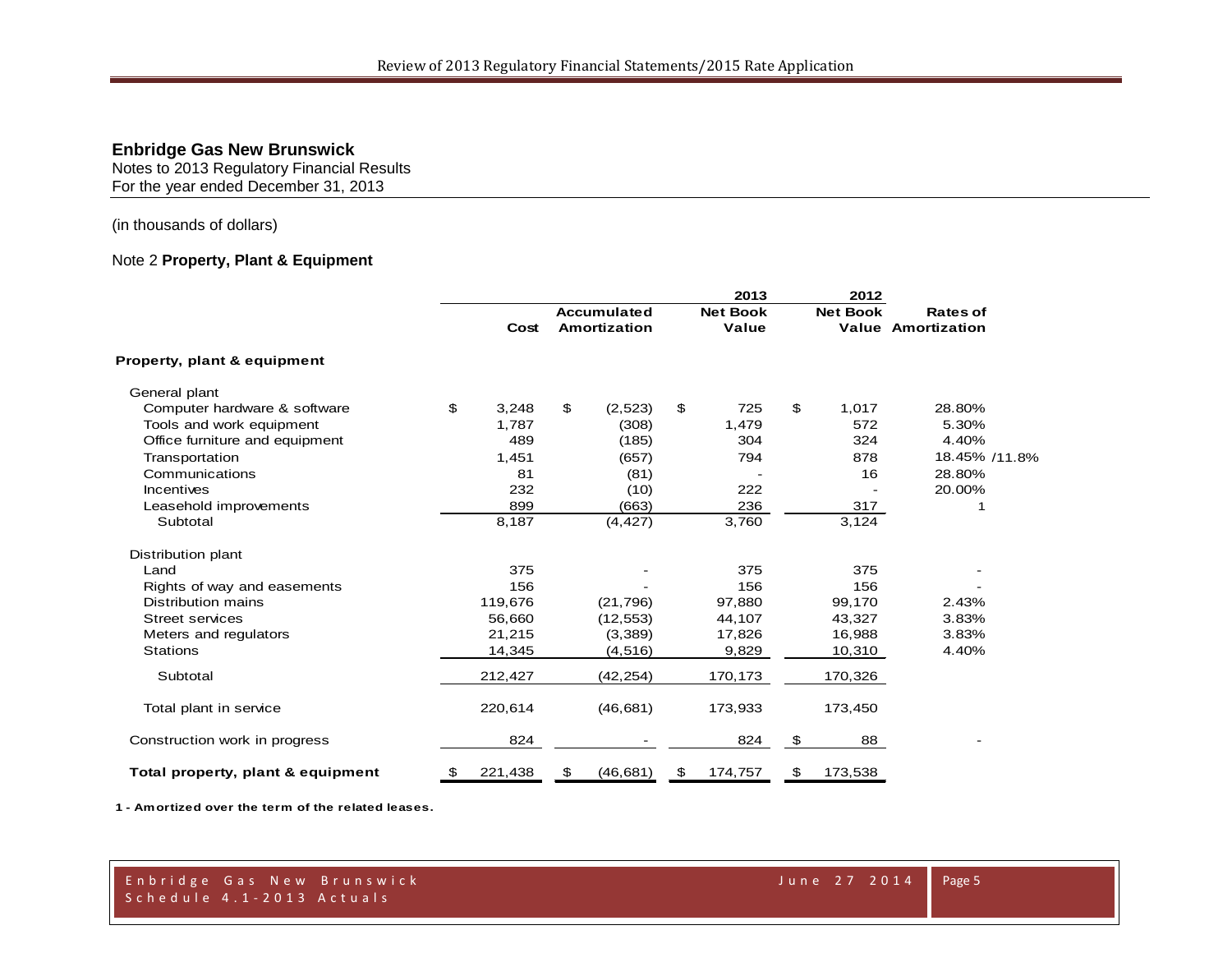Notes to 2013 Regulatory Financial Results For the year ended December 31, 2013

(in thousands of dollars)

### Note 3 **Deferred Development Costs - Net**

|                                       |             |     |                             |     | 2013                     | 2012            |                                              |
|---------------------------------------|-------------|-----|-----------------------------|-----|--------------------------|-----------------|----------------------------------------------|
|                                       | Cost        |     | Accumulated<br>Amortization |     | <b>Net Book</b><br>Value | <b>Net Book</b> | <b>Rates of</b><br><b>Value Amortization</b> |
| Franchise fee                         | \$<br>1.500 | S   | (1,075)                     | S   | 425                      | 500             | 5.00%                                        |
| Deferred carrying costs               | 1,784       |     | (1.784)                     |     | $\sim$                   | 31              | 20.00%                                       |
| Total deferred development costs, net | 3,284       | \$. | (2,859)                     | \$. | 425                      | 531             |                                              |

#### Note 4 **Development O&M Capitalized Costs – Net**

|                                              |         |                                    | 2013                     | 2012            |                                       |
|----------------------------------------------|---------|------------------------------------|--------------------------|-----------------|---------------------------------------|
|                                              | Cost    | <b>Accumulated</b><br>Amortization | <b>Net Book</b><br>Value | <b>Net Book</b> | Rates of<br><b>Value Amortization</b> |
| Development O&M capitalized costs            | 114.952 | (17,751)                           | 97,201                   | 99.993          | 2.43%                                 |
| Total development O&M capitalized costs, net | 114.952 | (17.751)                           | 97.201                   | 99,993          |                                       |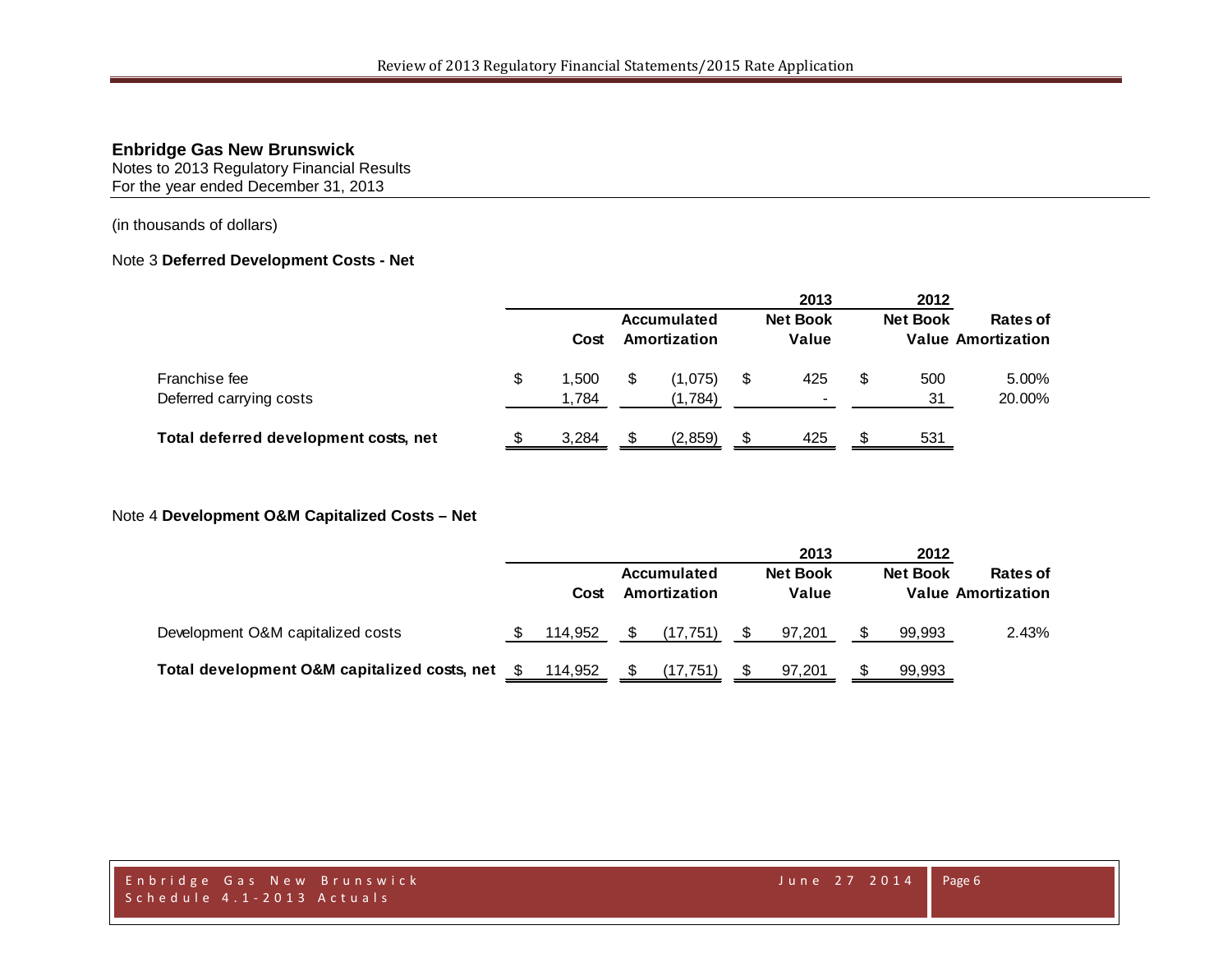Notes to 2013 Regulatory Financial Results For the year ended December 31, 2013

(in thousands of dollars)

# Note 5 **Other Regulated Assets**

|                               |   | 2013   |   | 2012   |
|-------------------------------|---|--------|---|--------|
| Cash & Short Term Investments | S | 8.697  | S |        |
| <b>Accounts Receivable</b>    |   | 19.941 |   | 12,644 |
| Inventory                     |   | 1,110  |   | 1,170  |
| Long term receivable          |   | 2,019  |   | 4,279  |
|                               | S | 31,767 |   | 18.093 |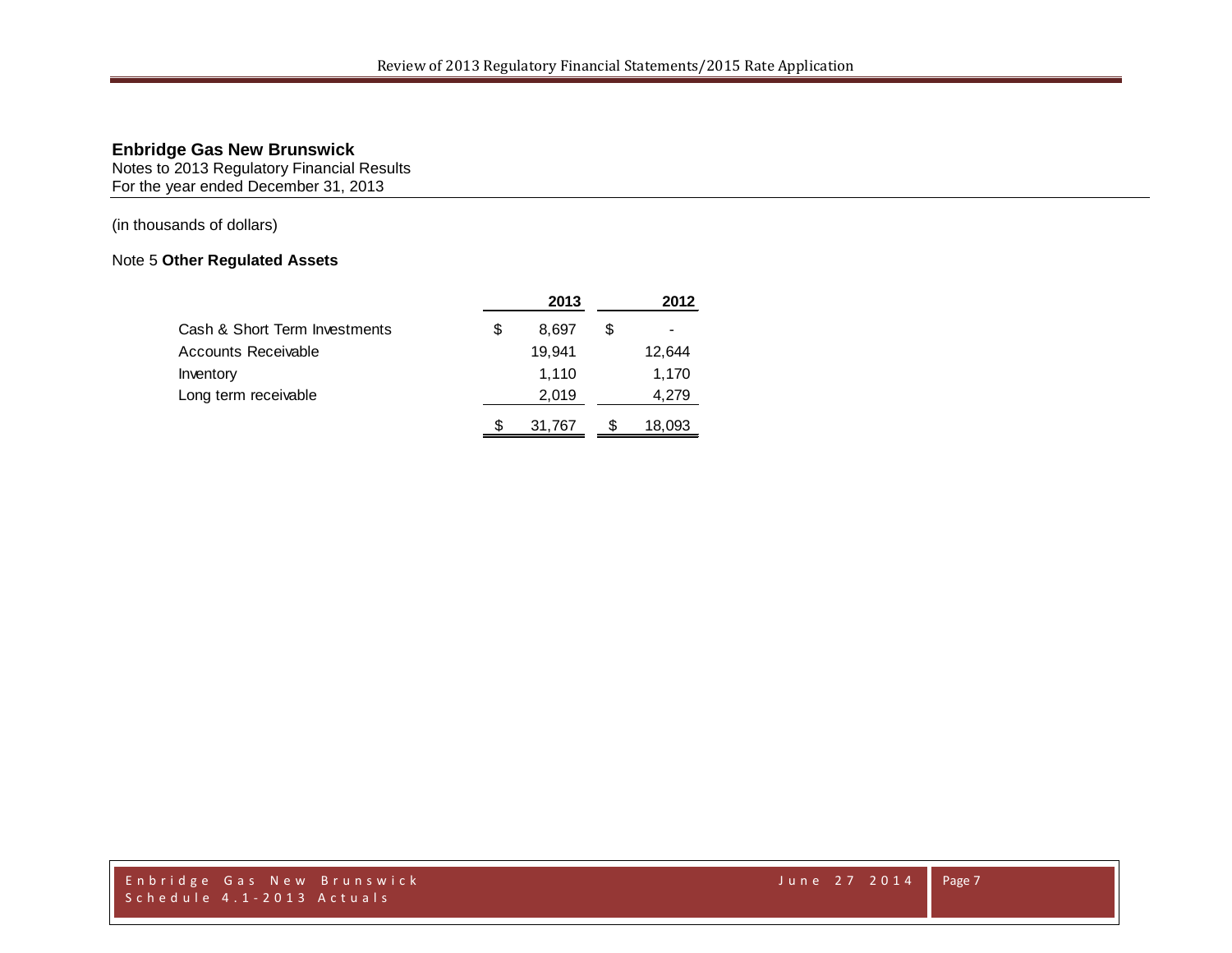Notes to 2013 Regulatory Financial Results For the year ended December 31, 2013

### (in thousands of dollars)

#### Note 6 **Long-term Advances from Associates and Affiliates**

|                                |                   |                      |         |               | 2013                |           |                |               | 2012                |           |
|--------------------------------|-------------------|----------------------|---------|---------------|---------------------|-----------|----------------|---------------|---------------------|-----------|
|                                |                   |                      |         |               | <b>Cost of Debt</b> |           |                |               | <b>Cost of Debt</b> |           |
|                                | <b>Issue Date</b> | <b>Maturity Date</b> | Amount  | Enbridge Inc. | <b>EGNB</b>         | Regulated | Amount         | Enbridge Inc. | <b>EGNB</b>         | Regulated |
| Promissory Note                | 30-Dec-03         | 30-Dec-13            | \$      |               |                     |           | \$<br>10,000   | 5.34%         | 7.14%               | 6.34%     |
| Promissory Note                | 23-Mar-04         | 24-Mar-14            | 5,000   | 5.33%         | 6.69%               | 6.33%     | 5,000          | 5.33%         | 6.69%               | 6.33%     |
| Promissory Note                | 30-Nov-04         | 28-Nov-14            | 21,000  | 5.69%         | 6.95%               | 6.69%     | 21,000         | 5.69%         | 6.95%               | 6.69%     |
| Promissory Note                | 30-Mar-05         | 30-Mar-15            | 6,000   | 5.04%         | 6.93%               | 6.04%     | 6,000          | 5.04%         | 6.93%               | 6.04%     |
| Promissory Note                | 28-Dec-05         | 28-Dec-15            | 14,000  | 4.59%         | 6.53%               | 5.59%     | 14,000         | 4.59%         | 6.53%               | 5.59%     |
| Promissory Note                | 19-Dec-06         | 19-Dec-16            | 18,000  | 4.82%         | 6.52%               | 5.82%     | 18,000         | 4.82%         | 6.52%               | 5.82%     |
| Promissory Note                | 20-Dec-07         | 20-Dec-17            | 20,000  | 5.54%         | 5.85%               | 6.54%     | 20,000         | 5.54%         | 5.85%               | 6.54%     |
| <b>Promissory Note</b>         | 19-Dec-08         | 19-Dec-13            |         |               |                     |           | 15,000         | 6.85%         | 7.85%               | 7.85%     |
| <b>Promissory Note</b>         | 9-Dec-09          | 9-Dec-19             | 15,000  | 4.63%         | 5.63%               | 5.63%     | 15,000         | 4.63%         | 5.63%               | 5.63%     |
| <b>Promissory Note</b>         | 22-Sep-10         | 22-Sep-15            | 4,000   | 3.25%         | 4.25%               | 4.25%     | 4,000          | 3.25%         | 4.25%               | 4.25%     |
| Promissory Note                | 30-Dec-11         | 30-Dec-21            | 14,000  | 4.50%         | 5.50%               | 4.50%     | 14,000         | 4.50%         | 5.50%               | 5.50%     |
| Promissory Note                | 8-Jan-13          | 8-Jan-20             | 7,500   | 3.67%         | 4.67%               | 4.67%     |                | $0.00\%$      | $0.00\%$            | $0.00\%$  |
| Total long-term advances       |                   |                      |         |               |                     |           |                |               |                     |           |
| from associates and affiliates |                   |                      | 124,500 | 5.04%         | 6.25%               | 6.03%     | \$.<br>142,000 | 4.51%         | 5.46%               | 6.04%     |

The cost of debt of EGNB is limited to the actual borrowing rate of Enbridge Inc. plus 1%.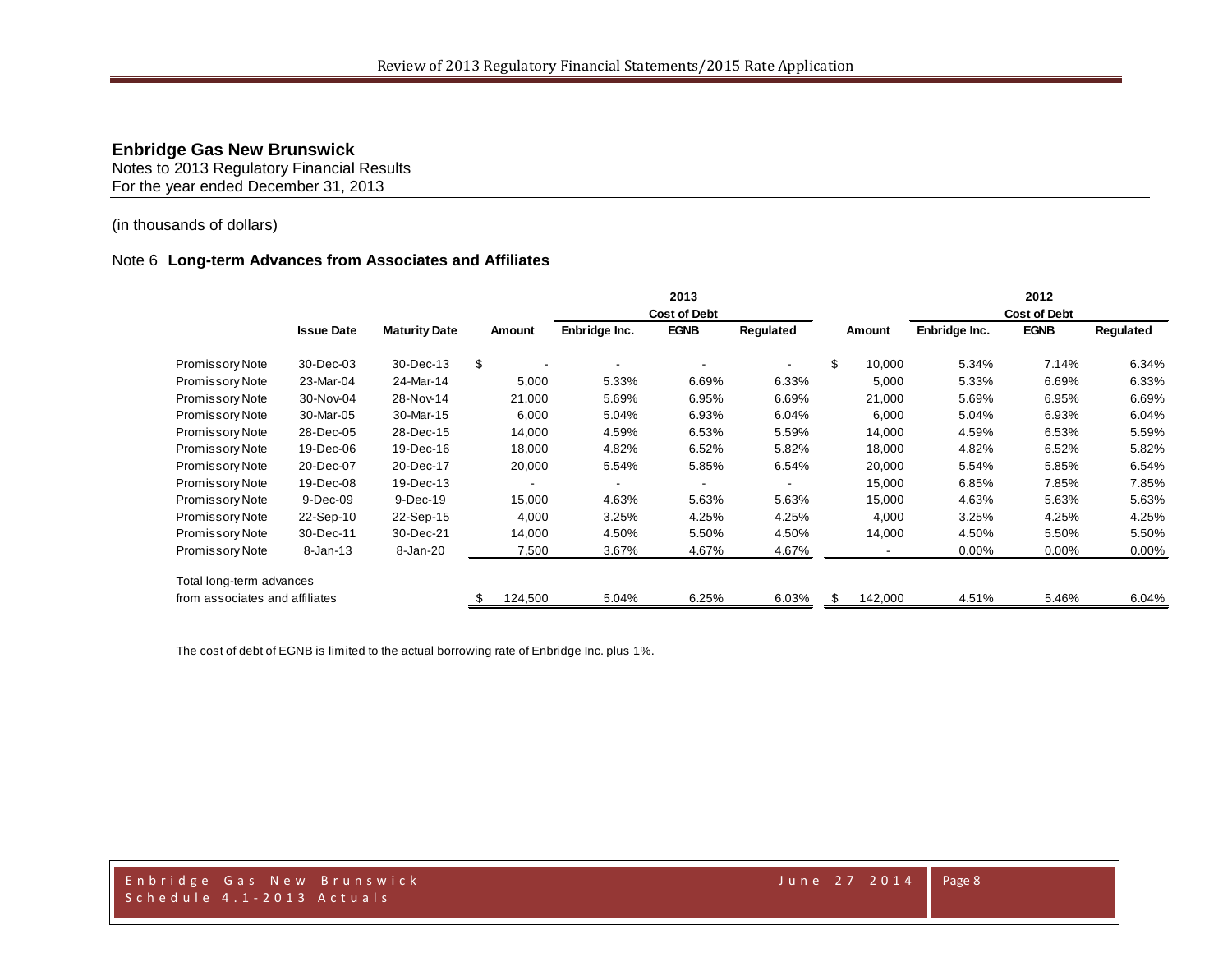Notes to 2013 Regulatory Financial Results For the year ended December 31, 2013

(in thousands of dollars)

# Note 7 **Other Regulated Liabilities**

|                                                | 2013   |   | 2012   |
|------------------------------------------------|--------|---|--------|
| Short Term Indebtedness                        | \$     | S | 413    |
| Due to Affiliated Companies                    | 25,000 |   | 923    |
| Accounts Payable                               | 12.648 |   | 8,619  |
| Long Term Payable                              | 2,115  |   | 4,075  |
| Long Term Deferred Post Employment Liabilities | 1,001  |   | 1,026  |
|                                                | 40.764 |   | 15.056 |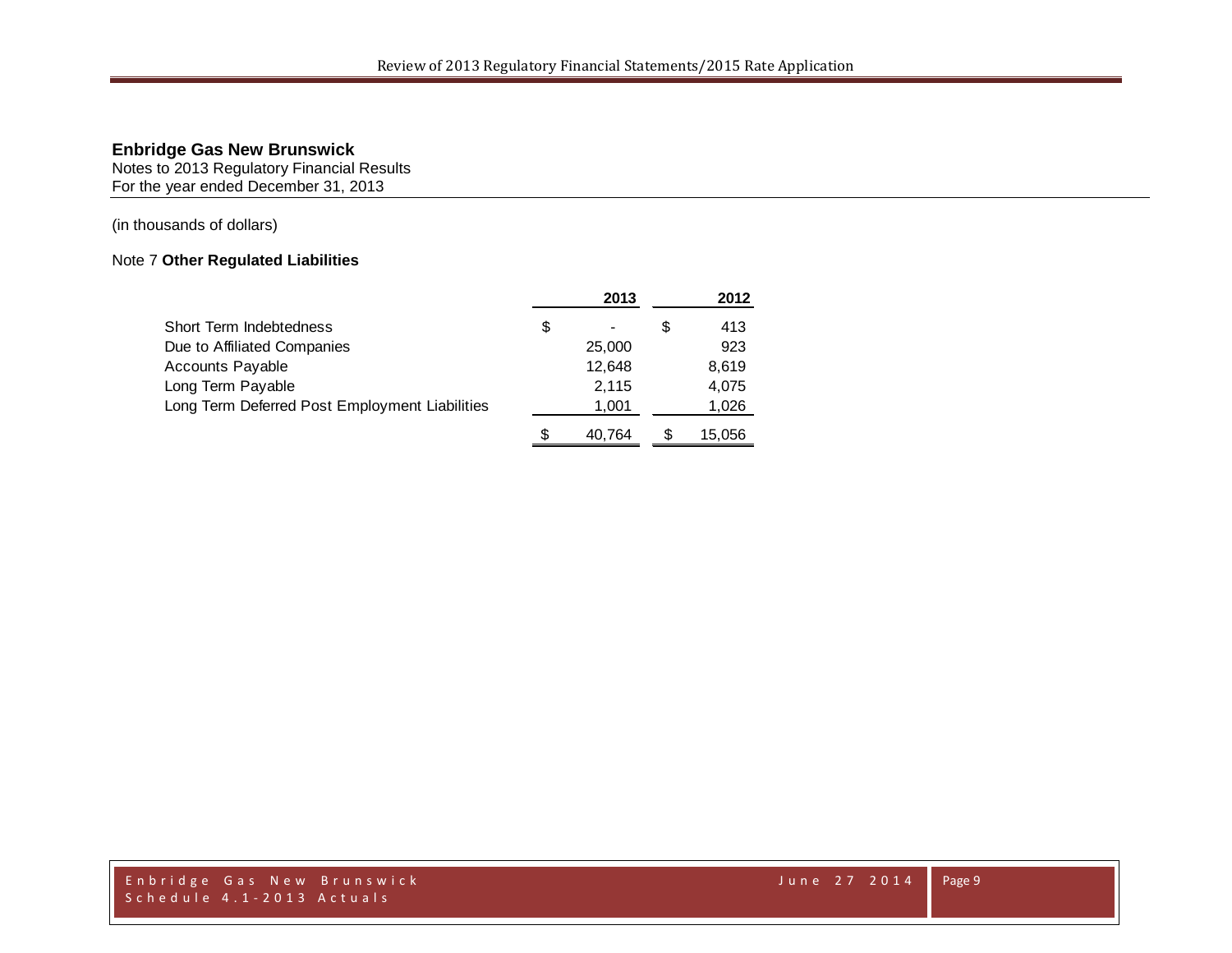Notes to 2013 Regulatory Financial Results For the year ended December 31, 2013

#### (in thousands of dollars)

#### Note 8 **Operating Revenue**

#### **a. Gas Distribution**

|                                           | 2013 |    |         | January - September 2012 |                   |
|-------------------------------------------|------|----|---------|--------------------------|-------------------|
|                                           |      |    | Revenue | <b>Customers</b>         | Throughput<br>TJs |
| Small general service (SGS)               |      | \$ | 9.300   | 9.997                    | 646               |
| General service (GS)                      |      |    | 9.608   | 1.234                    | 655               |
| Contract general service (CGS)            |      |    | 10.246  | 321                      | 843               |
| Contract large general service (CLGS-LFO) |      |    | 6.104   | 31                       | 1.201             |
| Contract large general service (CLGS-HFO) |      |    | 3.055   | 10                       | 837               |
| Off peak service                          |      |    | 46      | 14                       |                   |
| Sub-Total                                 |      |    | 38,359  | 11,607                   | 4,186             |

#### **October - December 2012**

|                                                                      |     | <b>Revenue</b> | Customers | Throuahput<br>TJs |     | Revenue |     | <b>Customers</b> |      | Throughput<br>TJs |
|----------------------------------------------------------------------|-----|----------------|-----------|-------------------|-----|---------|-----|------------------|------|-------------------|
| Small general service (SGS)                                          | \$. | 12.843         | 10.144    | 932               | \$. | 3.330   |     | 9.940            |      | 246               |
| Mid-general service (MGS)                                            |     | 11.729         | 1.480     | 966               |     | 2.912   |     | 1,466            |      | 254               |
| Large general service (LGS)                                          |     | 8.016          | 423       | 1,152             |     | 2.080   |     | 394              |      | 313               |
| Contract general service (CGS)                                       |     | 5,468          | 98        | 1.100             |     | 1.414   |     | 92               |      | 308               |
| Industrial contract general service (ICGS)<br>Off peak service (OPS) |     | 5.953<br>199   | 10<br>15  | 2.351<br>51       |     | 1.716   |     | 10<br>13         |      | 648               |
| Sub-Total                                                            |     | 44,208         | 12,170    | 6,552             |     | 11,452  | \$. | 11,915           | - 36 | 1,769             |
| Total                                                                |     | 44.208         | 12.170    | 6,552             |     | 49.811  |     | 11.915           |      | 5,955             |

1 Terajoule (TJ) = 1,000 Gigajoules (GJ)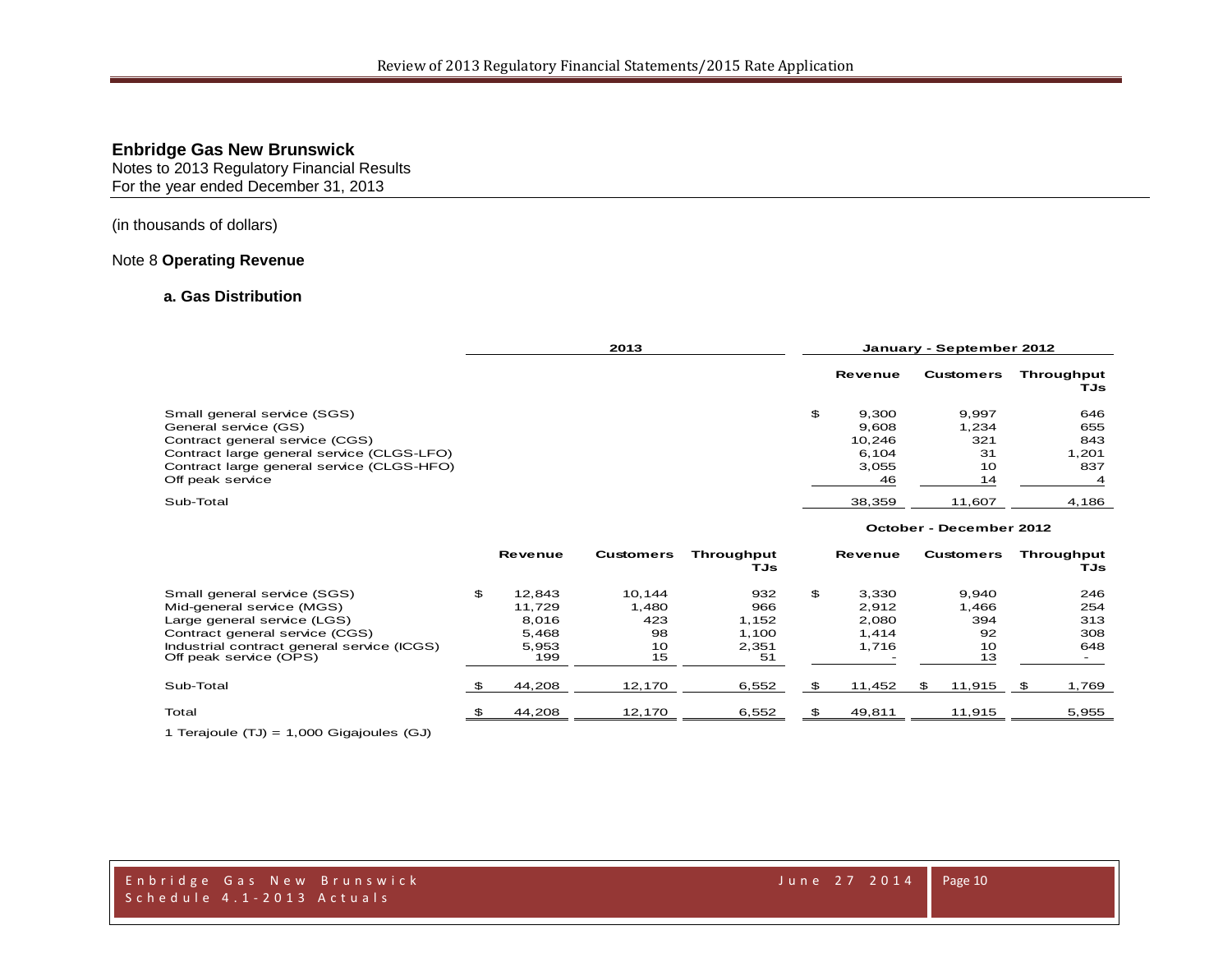Notes to 2013 Regulatory Financial Results For the year ended December 31, 2013

### (in thousands of dollars)

#### Note 8 **Operating Revenue (continued)**

#### **b. Miscellaneous**

|                                                             | 2013       | 2012       |
|-------------------------------------------------------------|------------|------------|
| Agent billing and collection<br>Other miscellaneous revenue | 174<br>255 | 140<br>286 |
| <b>Total miscellaneous</b>                                  | 429        | 426        |

#### **Details of Agent Billing and Collection Revenues**

|  | (in dollars) |
|--|--------------|
|--|--------------|

|                                            | 2013          |    | January -<br>September 2012 |
|--------------------------------------------|---------------|----|-----------------------------|
| Agent billing and collection               |               |    |                             |
| Small general service (SGS)                |               | \$ | 81,192                      |
| General service (GS)                       |               |    | 10,757                      |
| Contract general service (CGS)             |               |    | 6,880                       |
| Agent billing                              |               |    |                             |
| Contract large general service (CLGS-LFO)  |               |    | 636                         |
| Contract large general service (CLGS-HFO)  |               |    | 330                         |
| Contract large volume service (CLVOPS)     |               |    | 8                           |
| Off peak service (OPS)                     |               |    | 628                         |
| Sub-total                                  |               |    | 100,431                     |
|                                            |               |    |                             |
|                                            |               |    | October-                    |
|                                            |               |    | December 2012               |
| Agent billing and collection               |               |    |                             |
| Small general service (SGS)                | \$<br>136,831 | £. | 31,278                      |
| Mid-general service (MGS)                  | 20,312        |    | 4,786                       |
| Large general service (LGS)                | 12.855        |    | 2.808                       |
| Contract general service (CGS)             | 2,454         |    | 590                         |
| Industrial contract general service (ICGS) | 401           |    | 96                          |
| Off peak service (OPS)                     | 715           |    | 157                         |
| Sub-total                                  | 173,568       |    | 39,715                      |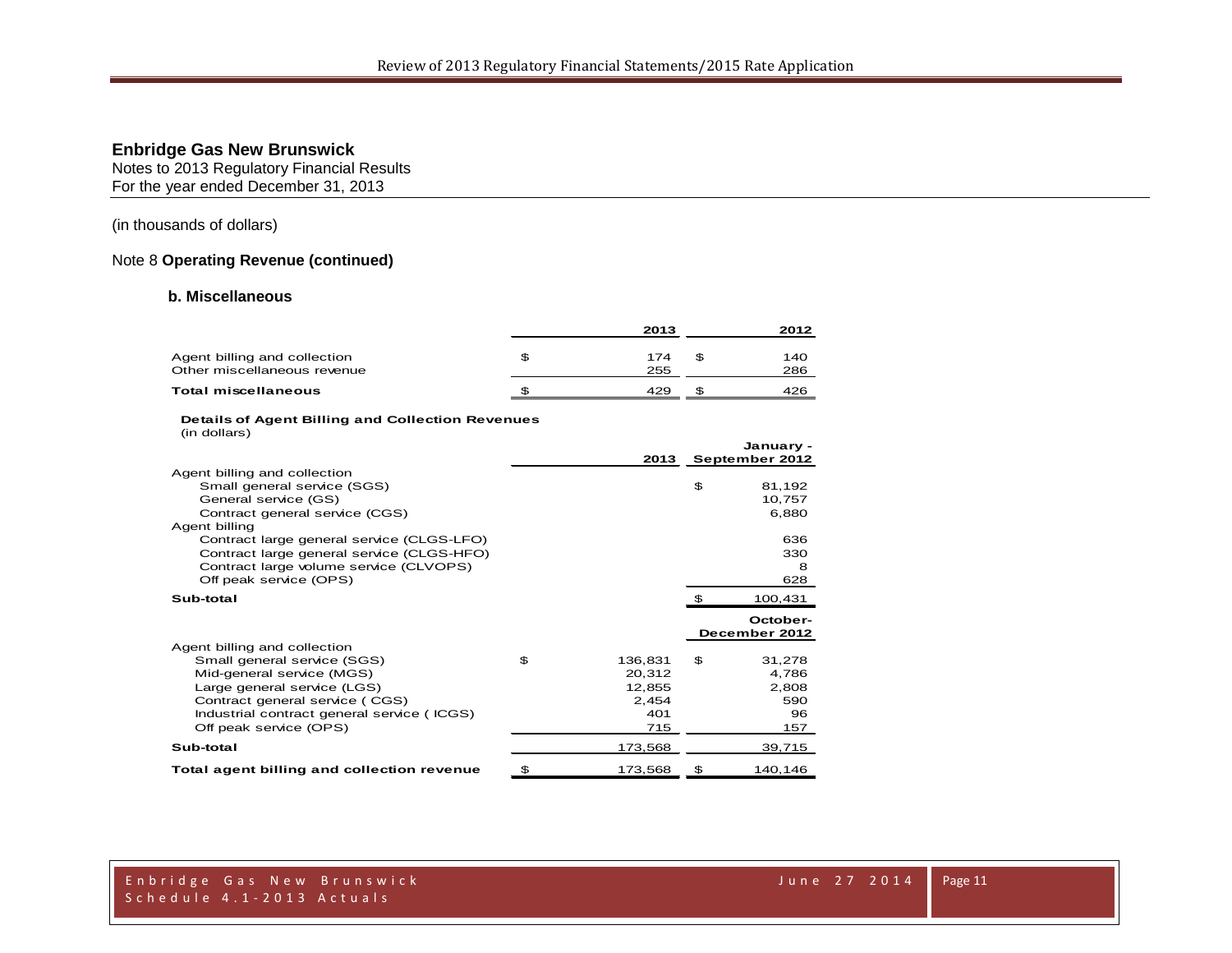Notes to 2013 Regulatory Financial Results For the year ended December 31, 2013

(in thousands of dollars)

# Note 9 **Operating and Maintenance Expenses**

|                                           | 2013 |        |    | 2012   |  |  |
|-------------------------------------------|------|--------|----|--------|--|--|
|                                           |      |        |    |        |  |  |
| Corporate management                      | \$   | 2,572  | \$ | 2,094  |  |  |
| Corporate administration                  |      | 858    |    | 1,114  |  |  |
| Financial reporting                       |      | 907    |    | 791    |  |  |
| Information technology                    |      | 1,108  |    | 857    |  |  |
| Regulatory & upstream                     |      | 613    |    | 1,083  |  |  |
| Sales & marketing                         |      | 999    |    | 6,119  |  |  |
| Distribution & maintenance                |      | 5,813  |    | 5,367  |  |  |
| Customer care                             |      | 1,147  |    | 1,360  |  |  |
| Human resources                           |      | 2,896  |    | 2,978  |  |  |
| Gas transportation and related activities |      | 1,719  |    | 2,056  |  |  |
| Total prior to capitalization             |      | 18,632 |    | 23,819 |  |  |
| Property, plant & equipment               |      | 5,143  |    | 7,065  |  |  |
| <b>Total capitalized</b>                  |      | 5,143  |    | 7,065  |  |  |
| <b>Total expense</b>                      | \$   | 13,489 | \$ | 16,754 |  |  |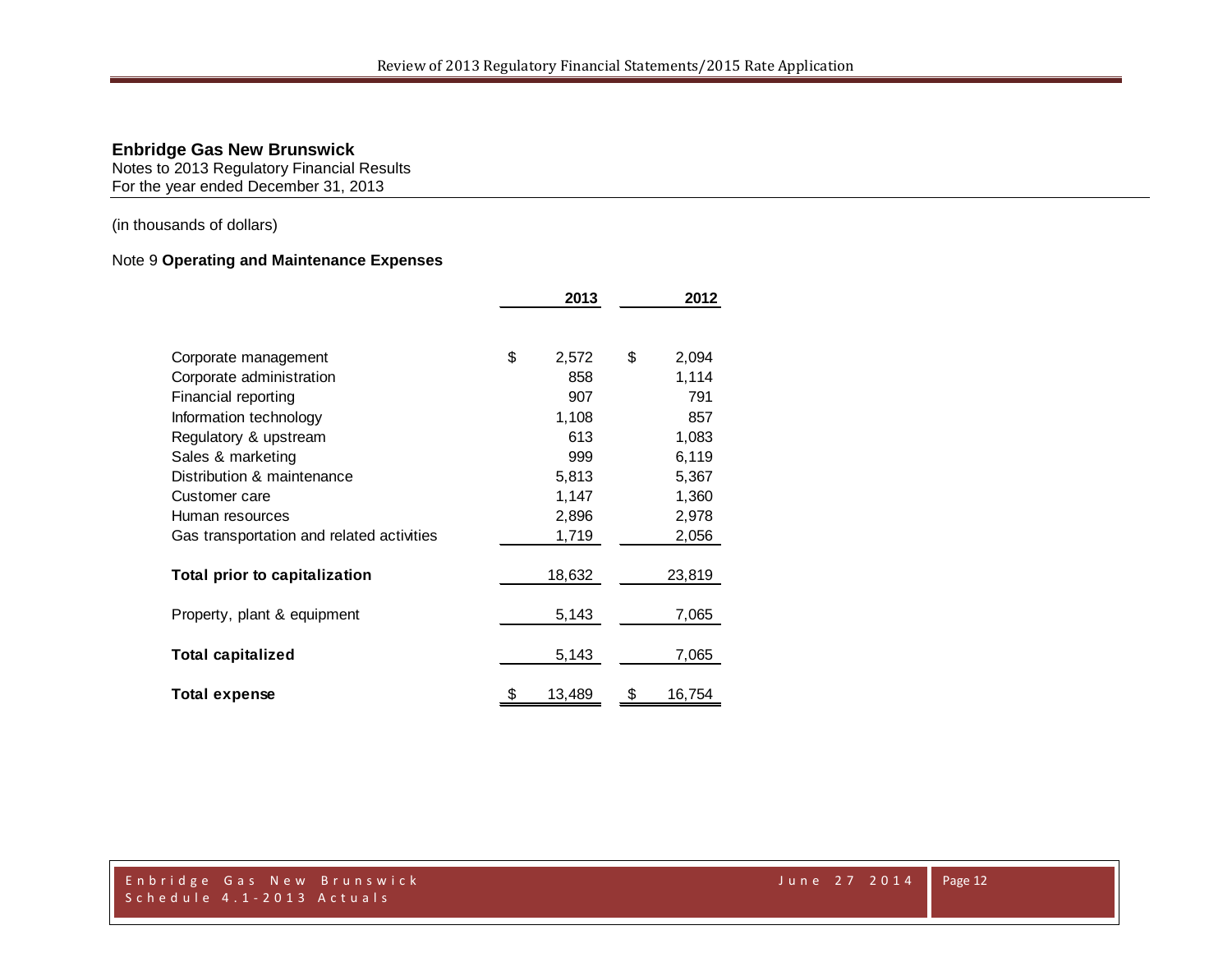Notes to 2013 Regulatory Financial Results For the year ended December 31, 2013

(in thousands of dollars)

### Note 10 **Interest on Amounts Due to Associates & Affiliates and Other Interest**

|                                                                             | 2013  |     | 2012  |
|-----------------------------------------------------------------------------|-------|-----|-------|
| Interest on long-term debt                                                  | 9.212 | - S | 9.106 |
| Other interest (revenue)/expense                                            |       |     | 19    |
| AIDC - allowance for funds used during construction (debt component)        | 18    |     | 124   |
| Total interest on amounts due to associates & affiliates and other interest | 9.230 |     | 9.249 |

# Note 11 **Regulated Return on Equity**

|                                                                                                      | 2013   |          | 2012          |
|------------------------------------------------------------------------------------------------------|--------|----------|---------------|
| Regulated return on equity<br>AEDC - allowance for funds used during construction (equity component) | 12.779 | <b>S</b> | 11,372<br>182 |
| Total regulated return on equity                                                                     | 12.806 |          | 11,554        |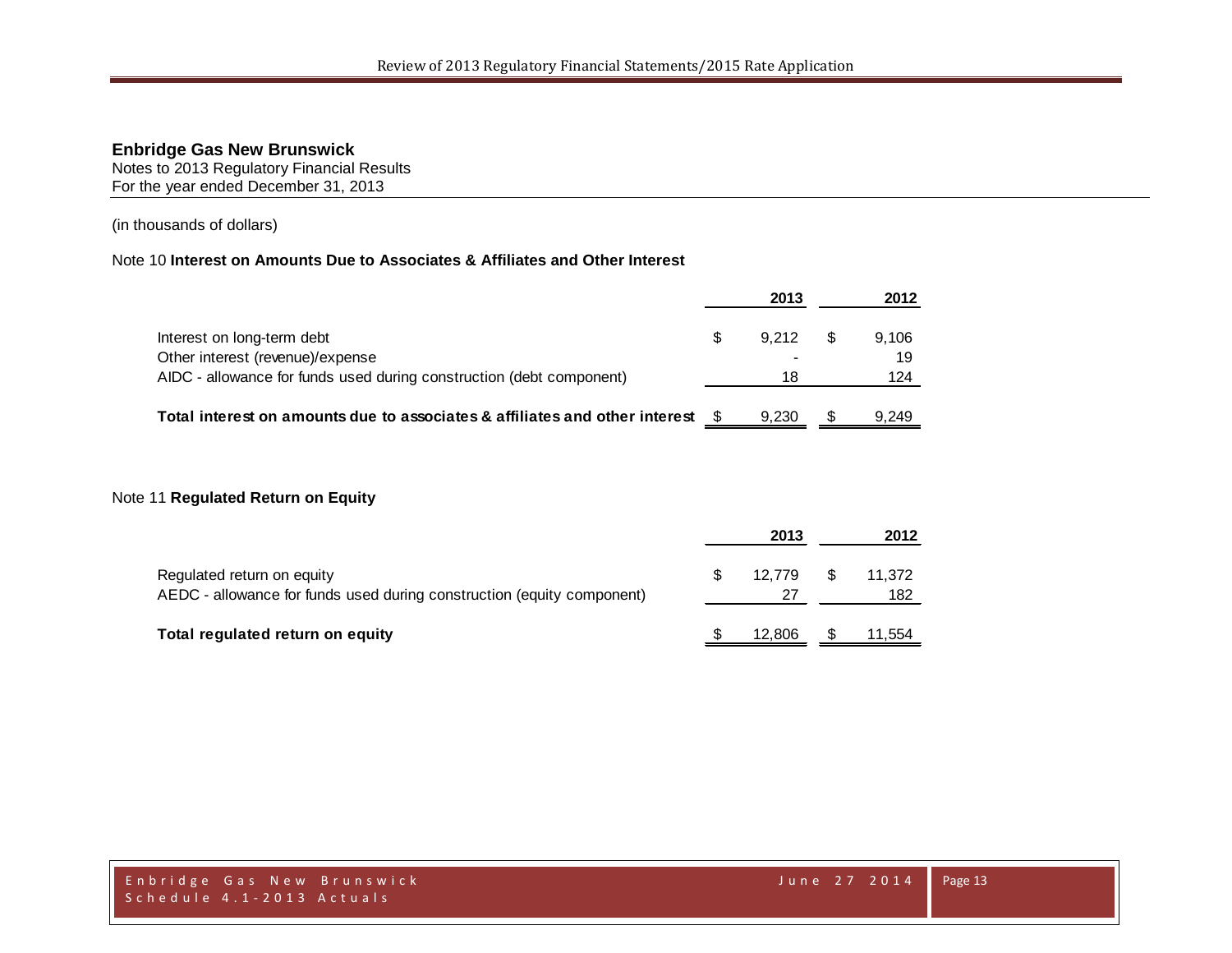Notes to 2013 Regulatory Financial Results For the year ended December 31, 2013

(in thousands of dollars)

#### Note 12 **Rate Base for Regulatory Purposes**

|                                   | 2013          | 2012          |
|-----------------------------------|---------------|---------------|
| Property, plant & equipment       |               |               |
| Cost                              | \$<br>220,615 | \$<br>214,068 |
| Accumulated amortization          | (46,682)      | (40, 618)     |
| <b>Net</b>                        | 173,933       | 173,450       |
| Deferred charges                  |               |               |
| Franchise fee, at cost            | 1,500         | 1,500         |
| Accumulated amortization          | (1,075)       | (1,000)       |
| <b>Net</b>                        | 425           | 500           |
| Development O&M capitalized costs | 114,952       | 114,952       |
| Accumulated amortization          | (17, 751)     | (14, 959)     |
| <b>Net</b>                        | 97,201        | 99,993        |
| Deferred carrying costs, at cost  | 1,784         | 1,784         |
| Accumulated amortization          | (1,784)       | (1,753)       |
| <b>Net</b>                        |               | 31            |
| * Deferral account                |               |               |
| <b>Total deferred charges</b>     | 97,626        | 100,524       |
| <b>Term deposit</b>               | 2,971         | 2,992         |
| <b>Working capital allowance</b>  | 1,621         | 1,785         |
| <b>Total rate base</b>            | \$<br>276,151 | \$<br>278,751 |
| Average rate base                 | \$277,122     | \$<br>272,471 |

**\* Deferral account excluded for rate making purposes Effective January 1, 2012**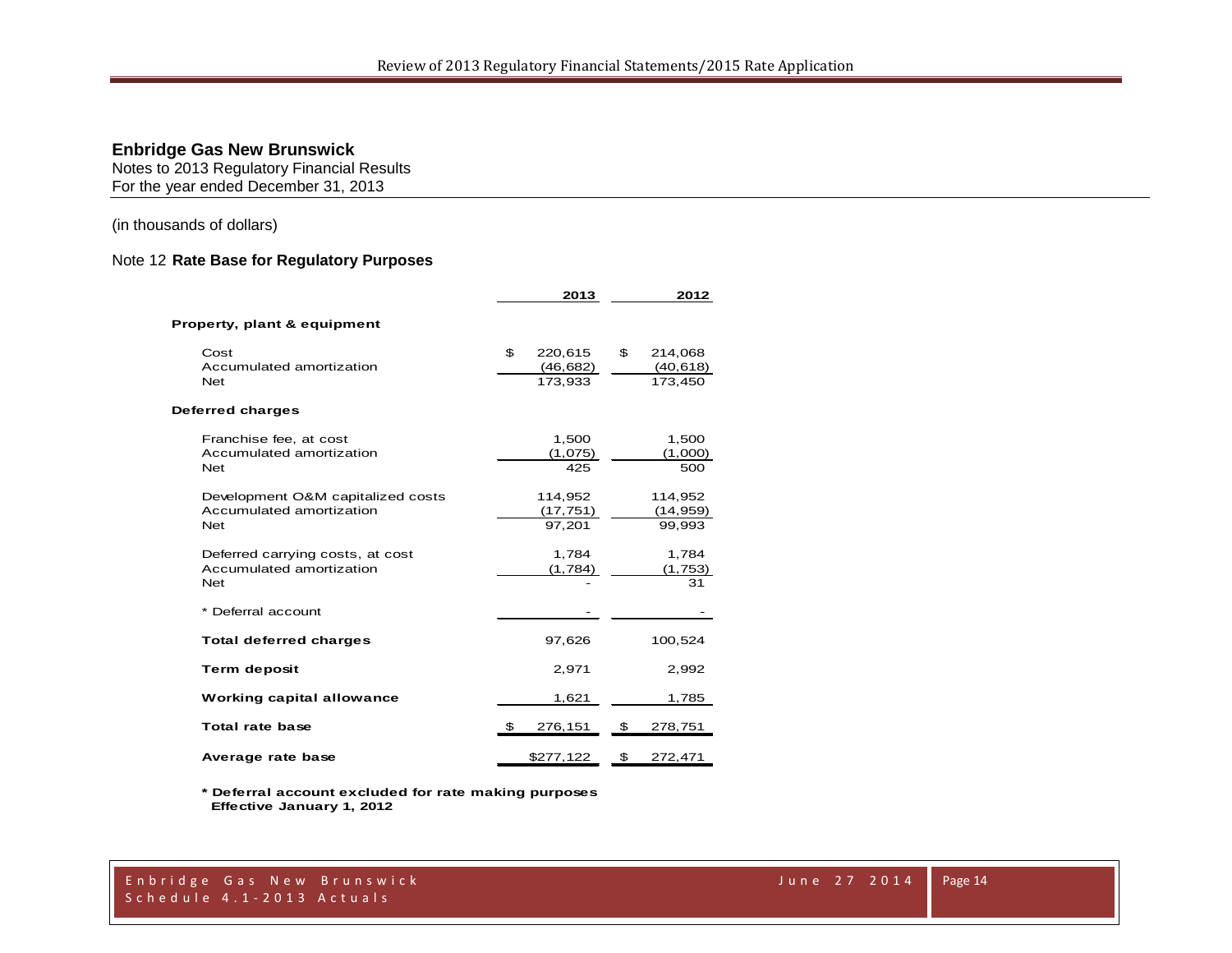Notes to 2013 Regulatory Financial Results For the year ended December 31, 2013

(in thousands of dollars)

#### Note 13 **Capital Structure for Regulatory Purposes**

|                              |    | 2013               |     | 2012               |
|------------------------------|----|--------------------|-----|--------------------|
| <b>Capital structure</b>     |    |                    |     |                    |
| Long-term debt<br>Equity     | \$ | 124,500<br>141,857 | \$  | 142,000<br>138,091 |
| Total                        | S  | 266,357            | \$. | 280,091            |
| Capital etructure perceptage |    |                    |     |                    |

#### **Capital structure percentage**

| Long-term debt | 46.74%  | 50.70%  |
|----------------|---------|---------|
| Equity         | 53.26%  | 49.30%  |
| Total          | 100.00% | 100.00% |

#### **Capital structure average percentage for regulatory purposes**

| Long-term debt | 55.00%  | 55.00%  |
|----------------|---------|---------|
| Equity         | 45.00%  | 45.00%  |
| Total          | 100.00% | 100.00% |

#### **Weighted cost of capital for regulatory purposes**

| Long-term debt | 3.32% | 3.32% |
|----------------|-------|-------|
| Equity         | 4.91% | 4.91% |
| Total          | 8.23% | 8.23% |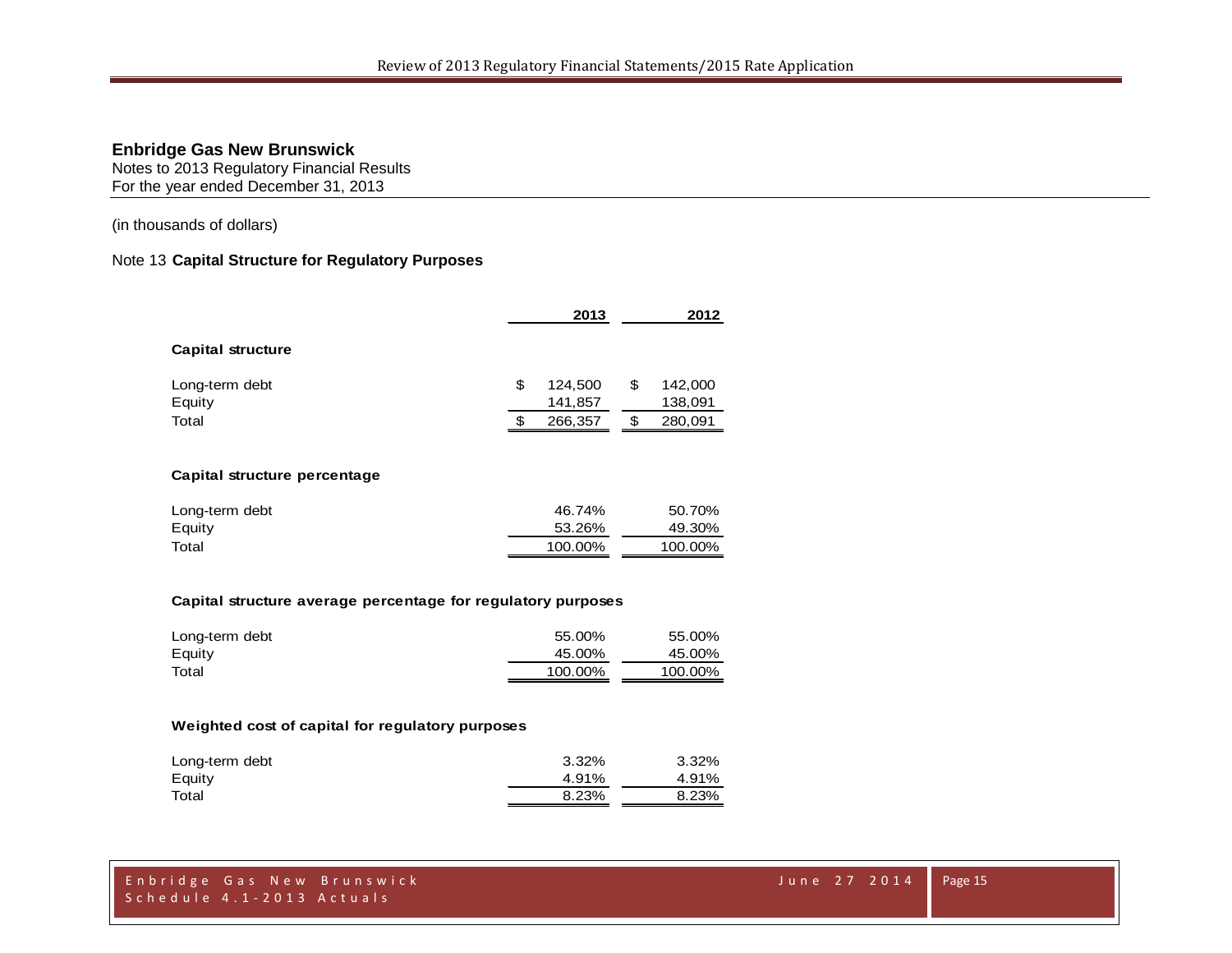Notes to 2013 Regulatory Financial Results For the year ended December 31, 2013

(in thousands of dollars)

# Note 14 **Details of Affiliate Transactions**

|                                         | Enbridge<br>Inc.         |                | Enbridge<br>Gas<br><b>Distribution</b><br>Inc. |                | Gazifère Inc.            | Enbridge<br><b>Pipelines</b><br>Inc. |                | Total<br><b>Affiliate</b><br>Consulting<br>and<br><b>Services</b> |                | Total<br>Consulting<br>and<br><b>Services</b> | <b>Affiliate</b><br><b>Expenditure as</b><br><b>Percent of</b><br>Total<br><b>Consulting and</b><br><b>Services</b> |
|-----------------------------------------|--------------------------|----------------|------------------------------------------------|----------------|--------------------------|--------------------------------------|----------------|-------------------------------------------------------------------|----------------|-----------------------------------------------|---------------------------------------------------------------------------------------------------------------------|
| For the period ending December 31, 2013 |                          |                |                                                |                |                          |                                      |                |                                                                   |                |                                               |                                                                                                                     |
| Corporate management                    | \$<br>23                 | \$             | 61                                             | $\mathfrak{F}$ | $\overline{\phantom{a}}$ | \$                                   | $-5$           | 84                                                                | $\mathfrak{F}$ | 1,737                                         | 5%                                                                                                                  |
| Sales & marketing                       | $\overline{\phantom{0}}$ |                |                                                |                |                          |                                      |                |                                                                   |                | 484                                           | 0%                                                                                                                  |
| Human resources                         | 26                       |                | 41                                             |                |                          |                                      |                | 67                                                                |                | 199                                           | 34%                                                                                                                 |
| Distribution & maintenance              |                          |                | 534                                            |                |                          |                                      |                | 534                                                               |                | 1,678                                         | 32%                                                                                                                 |
| Budget & regulatory                     |                          |                | з                                              |                |                          | 4                                    |                | $\overline{7}$                                                    |                | 501                                           | $1\%$                                                                                                               |
| Financial reporting                     | $\overline{\phantom{a}}$ |                | 31                                             |                |                          |                                      |                | 31                                                                |                | 198                                           | 16%                                                                                                                 |
| Customer care                           |                          |                | $\overline{\phantom{a}}$                       |                | 816                      |                                      |                | 816                                                               |                | 838                                           | 97%                                                                                                                 |
| Corporate administration                | 799                      |                | $\overline{7}$                                 |                |                          | $\overline{\phantom{a}}$             |                | 806                                                               |                | 806                                           | 100%                                                                                                                |
| Gas transportation & related            |                          |                | 156                                            |                |                          |                                      |                | 156                                                               |                | 156                                           | 100%                                                                                                                |
| Information technology                  | 249                      |                | 166                                            |                |                          |                                      |                | 415                                                               |                | 525                                           | 79%                                                                                                                 |
| Total                                   | \$<br>$1,097$ \$         |                | 999 \$                                         |                | 816 \$                   |                                      | 4S             | $2,916$ \$                                                        |                | 7,122                                         | 41%                                                                                                                 |
| For the period ending December 31, 2012 |                          |                |                                                |                |                          |                                      |                |                                                                   |                |                                               |                                                                                                                     |
| Corporate management                    | \$<br>17                 | $\mathfrak{S}$ | 72                                             | £.             |                          | \$                                   | $\mathfrak{F}$ | 89                                                                | \$             | 1.108                                         | 8%                                                                                                                  |
| Sales & marketing                       |                          |                | 30                                             |                |                          |                                      |                | 30                                                                |                | 335                                           | 9%                                                                                                                  |
| Human resources                         | 24                       |                | 33                                             |                |                          |                                      |                | 57                                                                |                | 199                                           | 29%                                                                                                                 |
| Distribution & maintenance              | $\overline{\phantom{0}}$ |                | 562                                            |                |                          |                                      |                | 562                                                               |                | 1,474                                         | 38%                                                                                                                 |
| Budget & regulatory                     |                          |                | $\overline{\phantom{0}}$                       |                |                          | $\overline{\phantom{0}}$             |                | $\overline{\phantom{a}}$                                          |                | 968                                           | 0%                                                                                                                  |
| Financial reporting                     | 35                       |                | 31                                             |                |                          | $\overline{\phantom{0}}$             |                | 66                                                                |                | 170                                           | 39%                                                                                                                 |
| Customer care                           |                          |                | 31                                             |                | 762                      | $\overline{\phantom{a}}$             |                | 793                                                               |                | 798                                           | 99%                                                                                                                 |
| Corporate administration                | 1,052                    |                | 8                                              |                | $\overline{\phantom{a}}$ | $\overline{\phantom{a}}$             |                | 1,060                                                             |                | 1,060                                         | 100%                                                                                                                |
| Gas transportation & related            | $\overline{a}$           |                | 110                                            |                |                          | $\overline{\phantom{a}}$             |                | 110                                                               |                | 110                                           | 100%                                                                                                                |
| Information technology                  | 3                        |                | 200                                            |                |                          |                                      |                | 203                                                               |                | 312                                           | 65%                                                                                                                 |
| Total                                   | $1,131$ \$               |                | $1,077$ \$                                     |                | 762 \$                   |                                      | - \$           | 2,970 \$                                                          |                | 6,534                                         | 45%                                                                                                                 |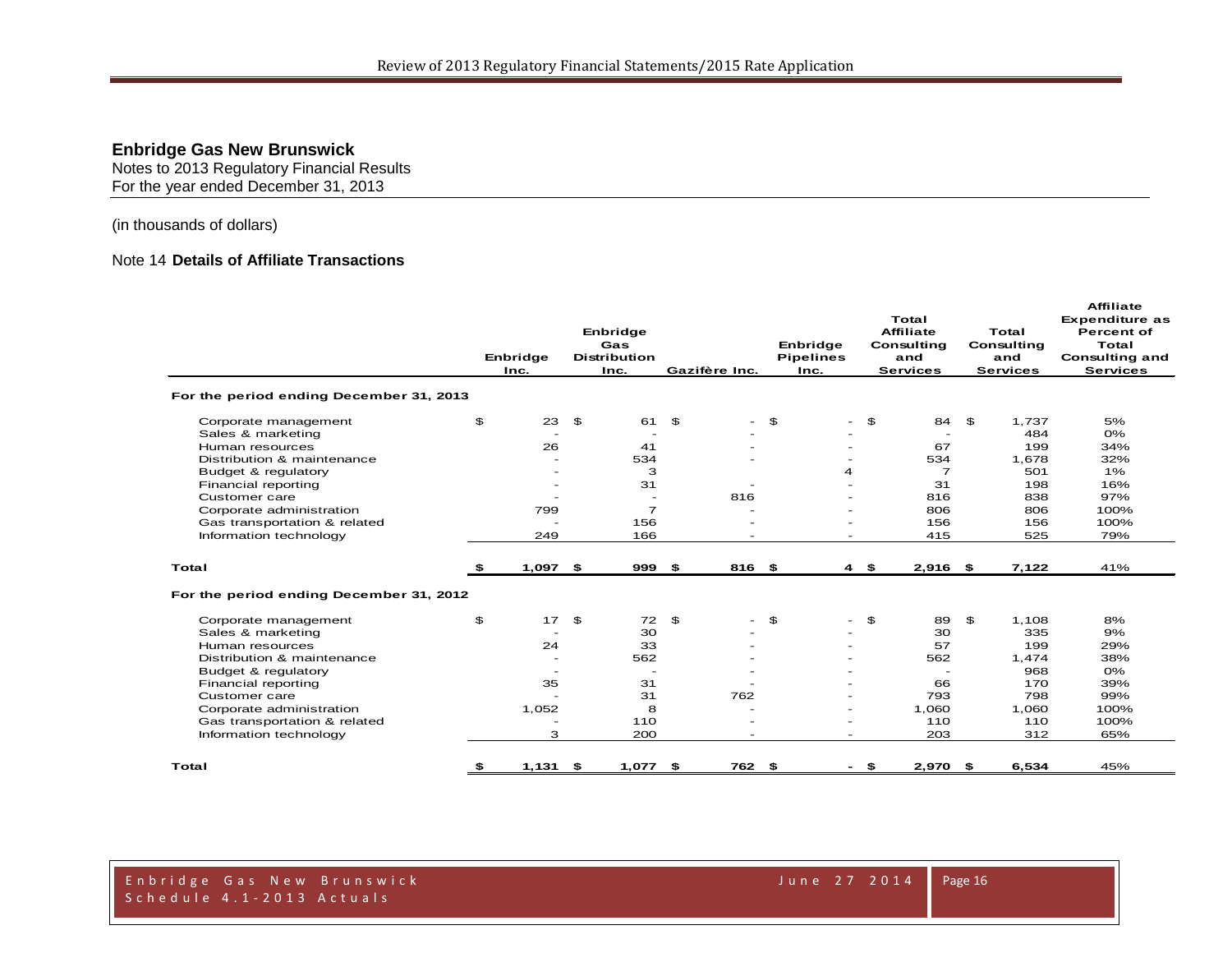Notes to 2013 Regulatory Financial Results For the year ended December 31, 2013

(in thousands of dollars)

# Note 15 **Service & Inspection Profitability Margin**

|                                                 | 2013      | 2012           |
|-------------------------------------------------|-----------|----------------|
| Revenues as per regulatory financial statements | \$<br>725 | \$<br>1,208    |
|                                                 | \$<br>725 | \$<br>1,208    |
| Less: Cost of goods sold                        |           |                |
| COGS as per regulatory financial statements     | \$<br>489 | \$<br>1,229    |
|                                                 | \$<br>489 | \$<br>1,229    |
| Adjusted net margin                             | \$<br>236 | \$<br>(21)     |
| Less: Allocated expenses                        |           |                |
| O&M expenses                                    | \$<br>370 | \$<br>603      |
| Cost of capital                                 | 12        | 42             |
| Depreciation                                    | 19        | 18             |
| Billing services (Customer Care)                | 18        | $\mathfrak{p}$ |
| Bad debt expense                                | 3         | 254            |
|                                                 | \$<br>422 | \$<br>919      |
| Net revenue (loss)                              | (186)     | \$<br>940      |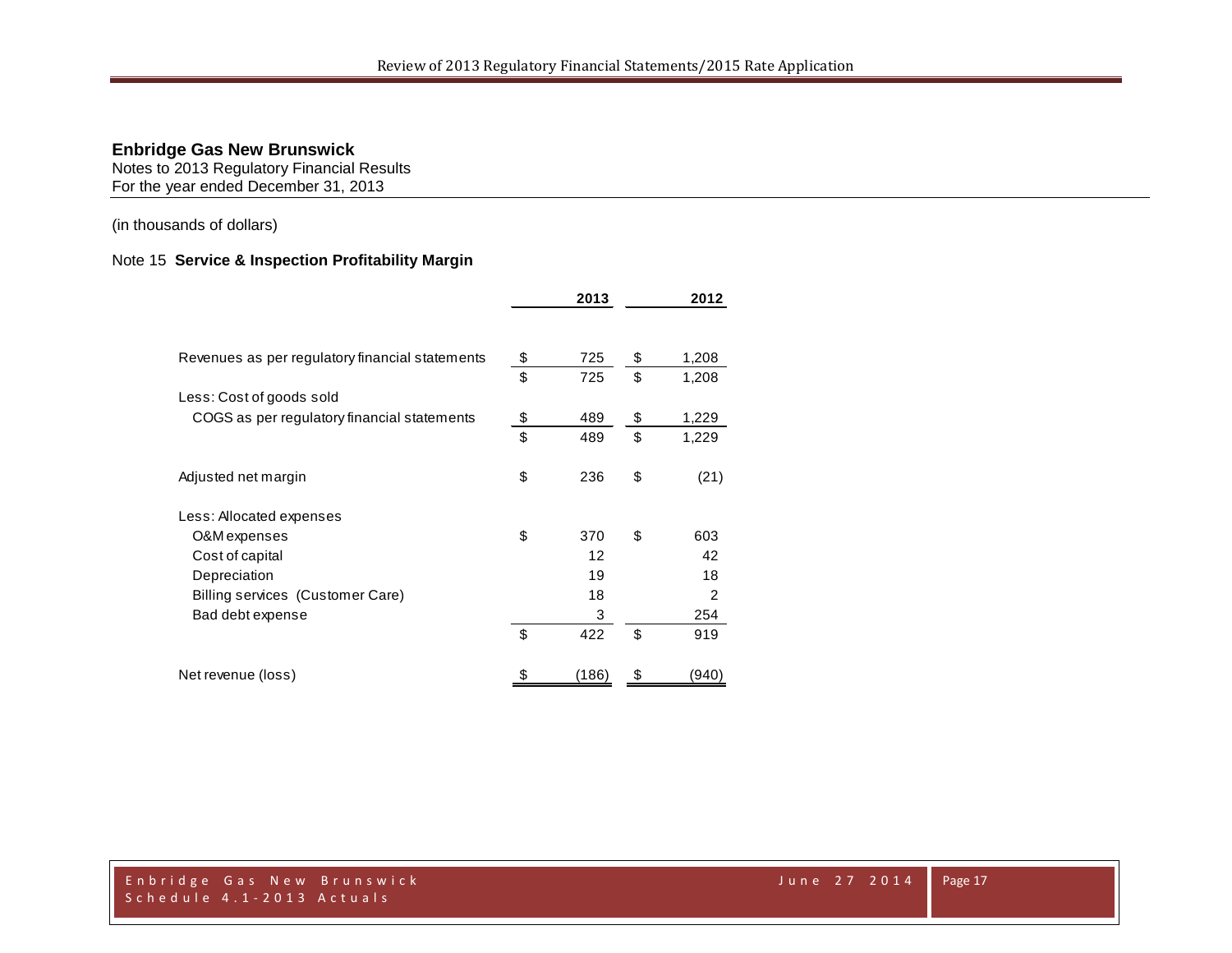Notes to 2013 Regulatory Financial Results For the year ended December 31, 2013

(in thousands of dollars)

# Note 16 **Development Period Test**

|                                                      | 2013           | 2012         |
|------------------------------------------------------|----------------|--------------|
| Revenue Requirement                                  | \$<br>47,051   | \$<br>49,419 |
| Capitalized O&M Expenses <sup>1</sup>                | 5,143          | 7,065        |
| 1 year amortization of Deferral Account <sup>2</sup> | 5,971          | 5,918        |
| <b>Total Revenue Requirement</b>                     | \$<br>58,165   | \$<br>62,402 |
| <b>Total Gas Distribution Revenues</b>               | 44,208         | 49,811       |
| Excess/(Shortfall)                                   | \$<br>(13,957) | (12,591)     |

1 Capitalized O&M expense represents amount capitalized to Property, Plant & Equipment

2 Assumes 30 year amortization period